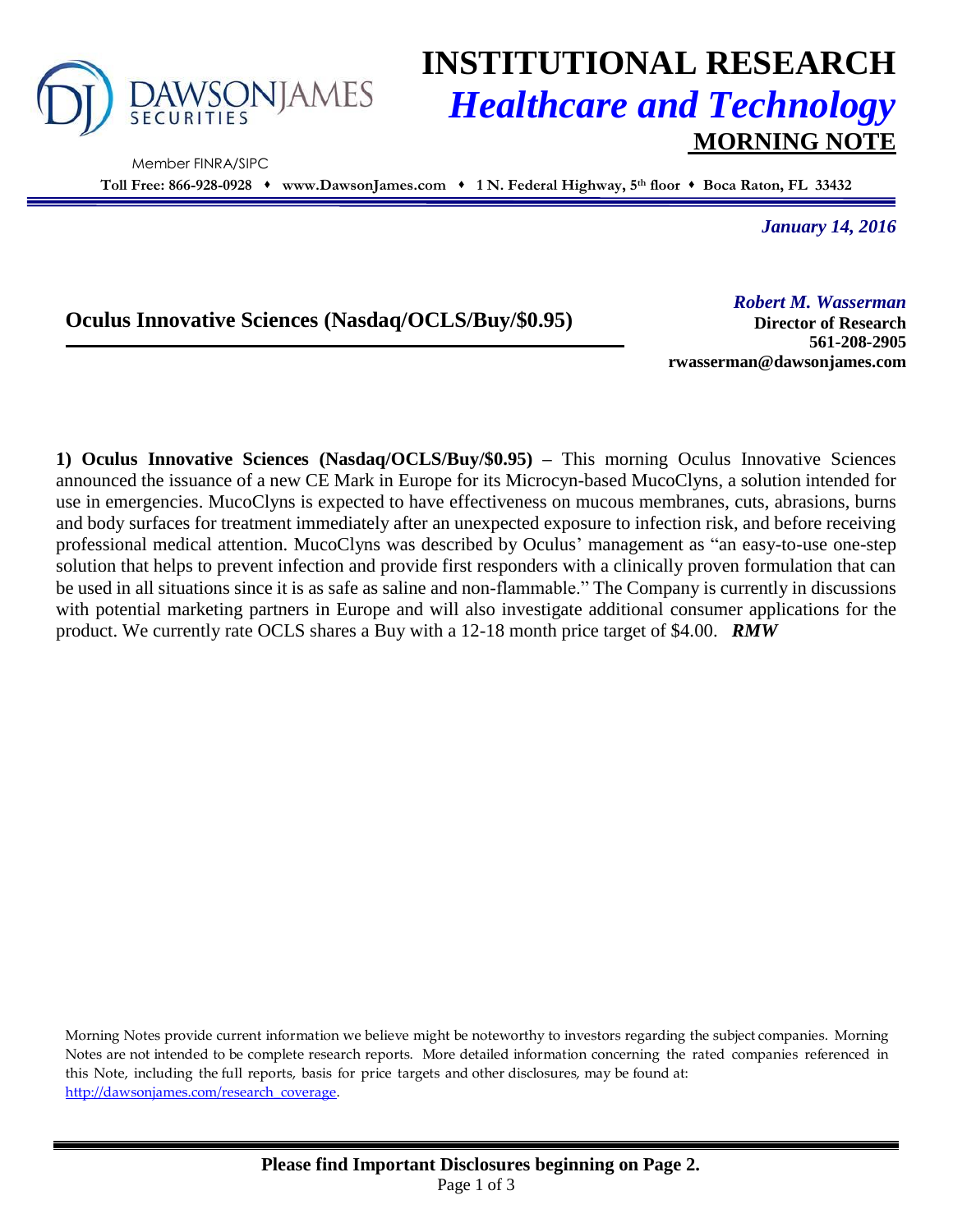

#### **Important Disclosures:**

Dawson James Securities, Inc. (the "Firm") is a member of the Financial Industry Regulatory Authority ("FINRA") and the Securities Investor Protection Corporation ("SIPC").

The Firm does not make a market in the securities of the profiled company. The Firm has received investment banking compensation from the company (s) profiled in this report (OCLS) and may seek compensation for investment banking services in the future from the profiled company (s). The Firm has not received other compensation from the profiled company(s) in the last 12 months.

Neither the research analyst(s) whose name appears on this report nor any member of his (their) household is an officer, director or advisory board member of these companies. The Firm and/or its directors and employees may own securities of the company(s) in this report and may increase or decrease holdings in the future. As of December 31, 2015, the Firm as a whole did not beneficially own 1% or more of any class of common equity securities of the subject company (s) of this report (OCLS). The Firm, its officers, directors, analysts or employees may effect transactions in and have long or short positions in the securities (or options or warrants related to those securities) of the companies subject to this report. The Firm may effect transactions as principal or agent in those securities.

Analysts receive no direct compensation in connection with the Firm's investment banking business. All Firm employees, including the analyst(s) responsible for preparing this report, may be eligible to receive non-product or service specific monetary bonus compensation that is based upon various factors, including total revenues of the Firm and its affiliates as well as a portion of the proceeds from a broad pool of investment vehicles consisting of components of the compensation generated by investment banking activities, including but not limited to shares of stock and/or warrants, which may or may not include the securities referenced in this report.

Although the statements in this report have been obtained from and are based upon recognized statistical services, issuer reports or communications, or other sources that the Firm believes to be reliable, we cannot guarantee their accuracy. All opinions and estimates included in this report constitute the analyst's judgment as of the date of this report and are subject to change without notice.

The securities of the company discussed in this report may be unsuitable for investors depending on their specific investment objectives and financial position. This report is offered for informational purposes only, and does not constitute an offer or solicitation to buy or sell any securities discussed herein in any jurisdiction where such would be prohibited. Additional information is available upon request.

#### **Ratings Definitions:**

- 1) **Buy**: the analyst believes the price of the stock will appreciate and produce a total return Of at least 20% over the next 12-18 months;
- 2) **Neutra**l: the analyst believes the price of the stock is fairly valued for the next 12-18 Months;
- 3) **Sel**l: the analyst believes the price of the stock will decline by at least 20% over the next 12-18 months and should be sold.

The following chart reflects the range of current research report ratings for all companies followed by the analysts of the Firm. The chart also reflects the research report ratings relating to those companies for which the Firm has performed investment banking services.